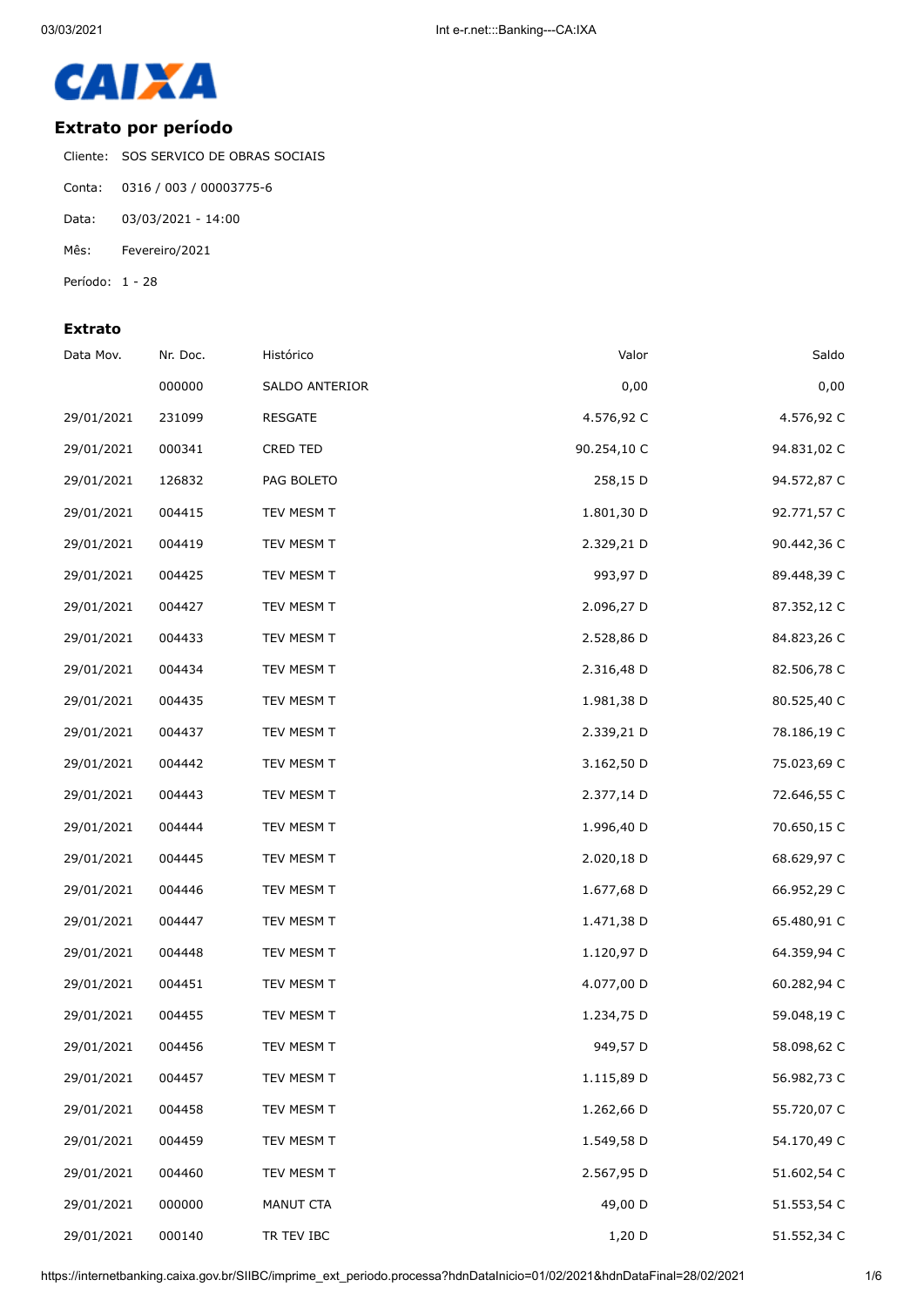| 03/03/2021 |        |                   | Int e-r.net:::Banking---CA:IXA |             |
|------------|--------|-------------------|--------------------------------|-------------|
| 29/01/2021 | 000140 | TR TEV IBC        | $1,20$ D                       | 51.551,14 C |
| 29/01/2021 | 000140 | TR TEV IBC        | 1,20 D                         | 51.549,94 C |
| 29/01/2021 | 000140 | TR TEV IBC        | $1,20$ D                       | 51.548,74 C |
| 29/01/2021 | 000140 | TR TEV IBC        | $1,20$ D                       | 51.547,54 C |
| 29/01/2021 | 000140 | TR TEV IBC        | $1,20$ D                       | 51.546,34 C |
| 29/01/2021 | 000140 | TR TEV IBC        | $1,20$ D                       | 51.545,14 C |
| 29/01/2021 | 000140 | TR TEV IBC        | $1,20$ D                       | 51.543,94 C |
| 29/01/2021 | 000140 | TR TEV IBC        | $1,20$ D                       | 51.542,74 C |
| 29/01/2021 | 000140 | TR TEV IBC        | 1,20 D                         | 51.541,54 C |
| 29/01/2021 | 000140 | TR TEV IBC        | $1,20$ D                       | 51.540,34 C |
| 29/01/2021 | 000140 | TR TEV IBC        | 1,20 D                         | 51.539,14 C |
| 29/01/2021 | 000140 | TR TEV IBC        | $1,20$ D                       | 51.537,94 C |
| 29/01/2021 | 000140 | TR TEV IBC        | $1,20$ D                       | 51.536,74 C |
| 29/01/2021 | 000140 | TR TEV IBC        | 1,20 D                         | 51.535,54 C |
| 29/01/2021 | 000140 | TR TEV IBC        | $1,20$ D                       | 51.534,34 C |
| 29/01/2021 | 000140 | TR TEV IBC        | $1,20$ D                       | 51.533,14 C |
| 29/01/2021 | 000140 | TR TEV IBC        | 1,20 D                         | 51.531,94 C |
| 29/01/2021 | 000140 | TR TEV IBC        | $1,20$ D                       | 51.530,74 C |
| 29/01/2021 | 000140 | TR TEV IBC        | $1,20$ D                       | 51.529,54 C |
| 29/01/2021 | 000140 | TR TEV IBC        | $1,20$ D                       | 51.528,34 C |
| 29/01/2021 | 000140 | TR TEV IBC        | $1,20$ D                       | 51.527,14 C |
| 01/02/2021 | 427110 | APLICACAO         | 49.955,46 D                    | 1.571,68 C  |
| 01/02/2021 | 284650 | PAG BOLETO        | 804,00 D                       | 767,68 C    |
| 01/02/2021 | 006068 | TEV MESM T        | 64,71 D                        | 702,97 C    |
| 01/02/2021 | 006069 | TEV MESM T        | 13,47 D                        | 689,50 C    |
| 01/02/2021 | 006070 | TEV MESM T        | 505,93 D                       | 183,57 C    |
| 01/02/2021 | 006075 | TEV MESM T        | 68,60 D                        | 114,97 C    |
| 01/02/2021 | 010802 | TEV MESM T        | 34,97 D                        | 80,00 C     |
| 01/02/2021 | 010804 | TEV MESM T        | 80,00 D                        | 0,00 C      |
| 02/02/2021 | 777589 | PAG BOLETO        | 307,70 D                       | 307,70 D    |
| 02/02/2021 | 021423 | ENVIO TEV         | 237,89 D                       | 545,59 D    |
| 02/02/2021 | 210201 | TR TEV IBC        | $1,20$ D                       | 546,79 D    |
| 02/02/2021 | 210201 | TR TEV IBC        | 1,20 D                         | 547,99 D    |
| 02/02/2021 | 210201 | TR TEV IBC        | $1,20$ D                       | 549,19 D    |
| 02/02/2021 | 210201 | TR TEV IBC        | 1,20 D                         | 550,39 D    |
| 02/02/2021 | 210201 | TR TEV IBC        | $1,20$ D                       | 551,59 D    |
| 02/02/2021 | 210201 | TR TEV IBC        | $1,20$ D                       | 552,79 D    |
| 02/02/2021 | 000140 | TR TEV IBC        | 1,20 D                         | 553,99 D    |
| 02/02/2021 | 727220 | <b>RESG AUTOM</b> | 553,99 C                       | 0,00 C      |

https://internetbanking.caixa.gov.br/SIIBC/imprime\_ext\_periodo.processa?hdnDataInicio=01/02/2021&hdnDataFinal=28/02/2021 2/6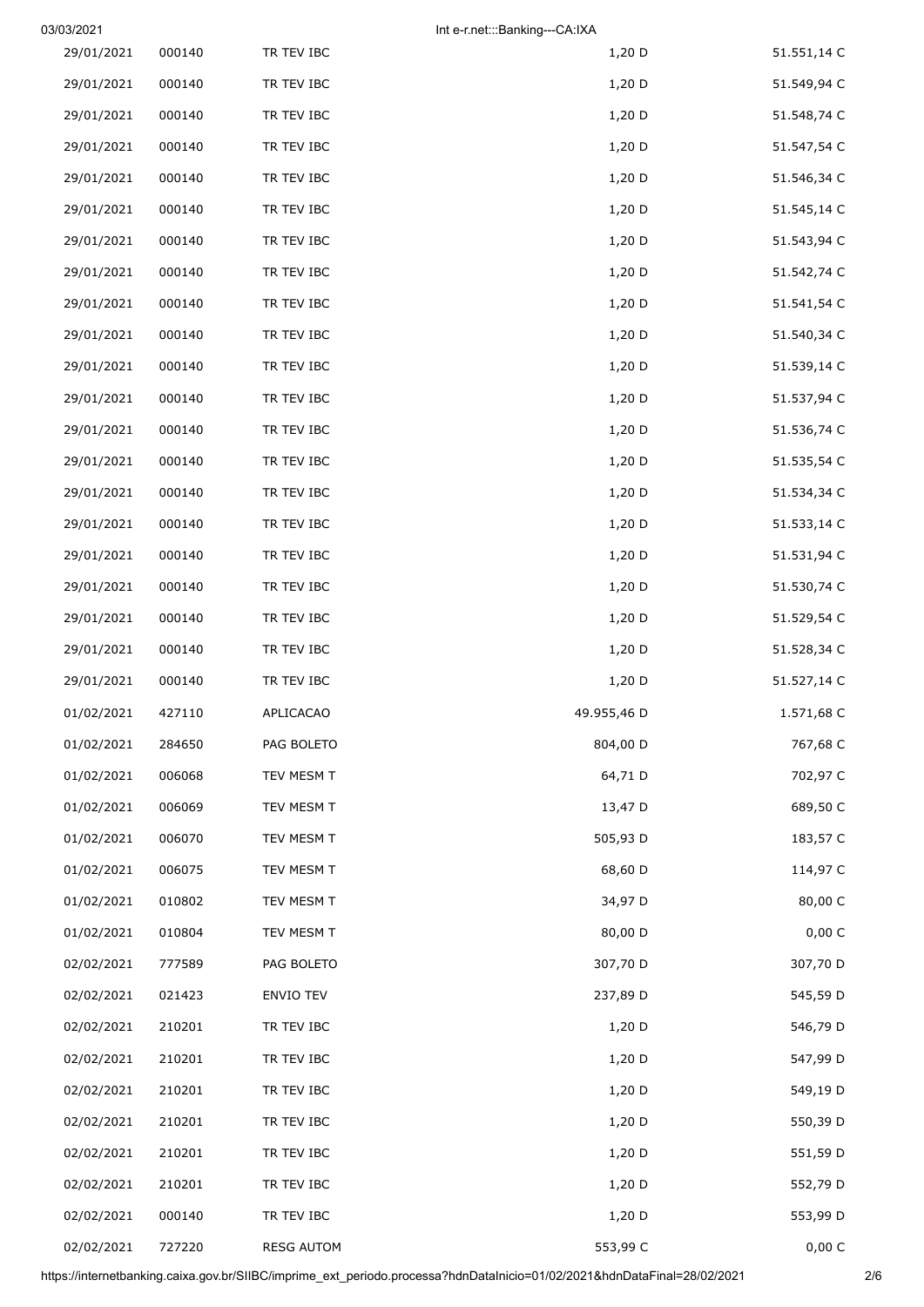# 03/03/2021 Int e-r.net:::Banking---CA:IXA

| 4.563,36 D  | 4.563,36 D  | DEB P FGTS        | 581863 | 04/02/2021 |
|-------------|-------------|-------------------|--------|------------|
| 4.666,41 D  | 103,05 D    | TEV MESM T        | 018412 | 04/02/2021 |
| 6.066,41 D  | 1.400,00 D  | <b>ENVIO TEV</b>  | 041655 | 04/02/2021 |
| 6.295,92 D  | 229,51 D    | TEV MESM T        | 041656 | 04/02/2021 |
| 6.456,69 D  | 160,77 D    | TEV MESM T        | 041656 | 04/02/2021 |
| 6.457,89 D  | 1,20 D      | TR TEV IBC        | 000140 | 04/02/2021 |
| 6.459,09 D  | 1,20 D      | TR TEV IBC        | 000140 | 04/02/2021 |
| 6.460,29 D  | $1,20$ D    | TR TEV IBC        | 000140 | 04/02/2021 |
| 6.461,49 D  | 1,20 D      | TR TEV IBC        | 000140 | 04/02/2021 |
| 0,00 C      | 6.461,49 C  | <b>RESG AUTOM</b> | 727220 | 04/02/2021 |
| 1.390,44 D  | 1.390,44 D  | PAG BOLETO        | 403895 | 08/02/2021 |
| 1.577,44 D  | 187,00 D    | ENVIO TEV         | 081015 | 08/02/2021 |
| 1.578,64 D  | 1,20 D      | TR TEV IBC        | 000140 | 08/02/2021 |
| 0,00 C      | 1.578,64 C  | <b>RESG AUTOM</b> | 727220 | 08/02/2021 |
| 4.080,00 D  | 4.080,00 D  | TEV MESM T        | 091036 | 09/02/2021 |
| 4.130,66 D  | 50,66 D     | ENVIO TEV         | 091244 | 09/02/2021 |
| 4.219,31 D  | 88,65 D     | ENVIO TEV         | 091246 | 09/02/2021 |
| 4.220,51 D  | $1,20$ D    | TR TEV IBC        | 000140 | 09/02/2021 |
| 4.221,71 D  | $1,20$ D    | TR TEV IBC        | 000140 | 09/02/2021 |
| 4.222,91 D  | 1,20 D      | TR TEV IBC        | 000140 | 09/02/2021 |
| 0,00 C      | 4.222,91 C  | <b>RESG AUTOM</b> | 727220 | 09/02/2021 |
| 288,00 D    | 288,00 D    | PAG BOLETO        | 072402 | 10/02/2021 |
| 2.412,00 D  | 2.124,00 D  | TEV MESM T        | 015810 | 10/02/2021 |
| 4.951,00 D  | 2.539,00 D  | TEV MESM T        | 015811 | 10/02/2021 |
| 5.651,00 D  | 700,00 D    | TEV MESM T        | 101600 | 10/02/2021 |
| 5.652,20 D  | $1,20$ D    | TR TEV IBC        | 000140 | 10/02/2021 |
| 5.653,40 D  | $1,20$ D    | TR TEV IBC        | 000140 | 10/02/2021 |
| 5.654,60 D  | $1,20$ D    | TR TEV IBC        | 000140 | 10/02/2021 |
| 0,00 C      | 5.654,60 C  | <b>RESG AUTOM</b> | 727220 | 10/02/2021 |
| 700,00 D    | 700,00 D    | PAG BOLETO        | 050542 | 11/02/2021 |
| 7.200,00 D  | 6.500,00 D  | TEV MESM T        | 110827 | 11/02/2021 |
| 25.223,16 D | 18.023,16 D | TEV MESM T        | 111335 | 11/02/2021 |
| 25.224,36 D | $1,20$ D    | TR TEV IBC        | 000140 | 11/02/2021 |
| 25.225,56 D | $1,20$ D    | TR TEV IBC        | 000140 | 11/02/2021 |
| 0,00 C      | 25.225,56 C | <b>RESG AUTOM</b> | 727220 | 11/02/2021 |
| 5.434,13 D  | 5.434,13 D  | PAG AGUA          | 098208 | 12/02/2021 |
| 0,00 C      | 5.434,13 C  | <b>RESG AUTOM</b> | 727220 | 12/02/2021 |
| 268,00 D    | 268,00 D    | PAG BOLETO        | 326681 | 17/02/2021 |
| 318,70 D    | 50,70 D     | ENVIO TEV         | 170954 | 17/02/2021 |

https://internetbanking.caixa.gov.br/SIIBC/imprime\_ext\_periodo.processa?hdnDataInicio=01/02/2021&hdnDataFinal=28/02/2021 3/6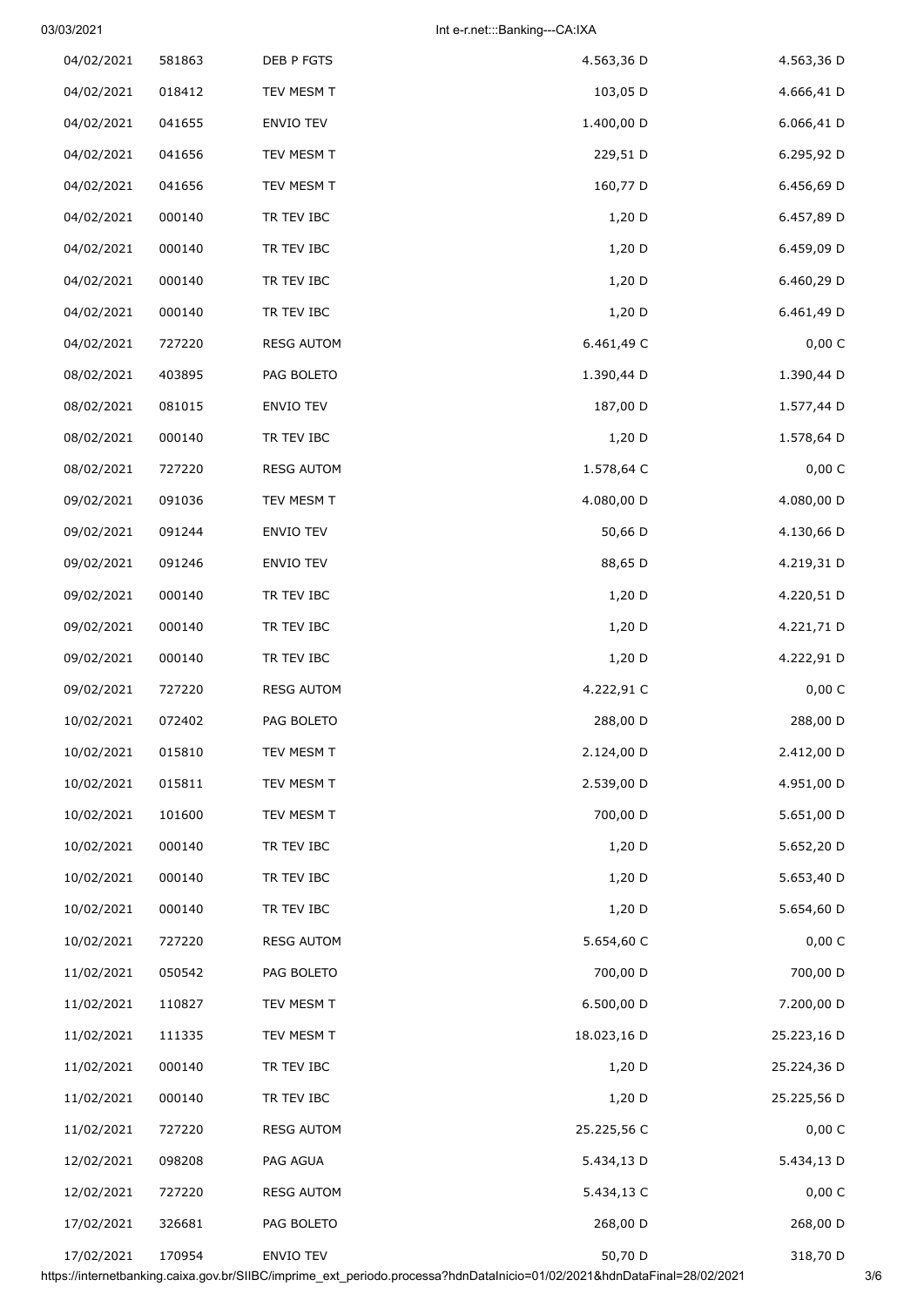# 03/03/2021 Int e-r.net:::Banking---CA:IXA

| 319,90 D    | 1,20 D      | TR TEV IBC        | 000140 | 17/02/2021 |
|-------------|-------------|-------------------|--------|------------|
| 0,00 C      | 319,90 C    | <b>RESG AUTOM</b> | 727220 | 17/02/2021 |
| 276,92 D    | 276,92 D    | PAG BOLETO        | 529117 | 18/02/2021 |
| 0,00C       | 276,92 C    | <b>RESG AUTOM</b> | 727220 | 18/02/2021 |
| 156,00 D    | 156,00 D    | ENVIO TEV         | 190843 | 19/02/2021 |
| 157,20 D    | 1,20 D      | TR TEV IBC        | 000140 | 19/02/2021 |
| 0,00 C      | 157,20 C    | <b>RESG AUTOM</b> | 727220 | 19/02/2021 |
| 90.254,10 C | 90.254,10 C | CRED TEV          | 221422 | 22/02/2021 |
| 89.695,65 C | 558,45 D    | PAG BOLETO        | 828896 | 22/02/2021 |
| 88.993,48 C | 702,17 D    | PAG BOLETO        | 830887 | 22/02/2021 |
| 88.819,23 C | 174,25 D    | TEV MESM T        | 020367 | 22/02/2021 |
| 88.772,69 C | 46,54 D     | TEV MESM T        | 020368 | 22/02/2021 |
| 88.733,19 C | 39,50 D     | TEV MESM T        | 020369 | 22/02/2021 |
| 88.703,06 C | 30,13 D     | TEV MESM T        | 020370 | 22/02/2021 |
| 88.675,16 C | 27,90 D     | TEV MESM T        | 020371 | 22/02/2021 |
| 88.495,16 C | 180,00 D    | TEV MESM T        | 020374 | 22/02/2021 |
| 88.425,54 C | 69,62 D     | ENVIO TEV         | 220854 | 22/02/2021 |
| 88.125,54 C | 300,00 D    | TEV MESM T        | 221612 | 22/02/2021 |
| 88.124,34 C | 1,20 D      | TR TEV IBC        | 000140 | 22/02/2021 |
| 88.123,14 C | 1,20 D      | TR TEV IBC        | 000140 | 22/02/2021 |
| 88.121,94 C | $1,20$ D    | TR TEV IBC        | 000140 | 22/02/2021 |
| 88.120,74 C | 1,20 D      | TR TEV IBC        | 000140 | 22/02/2021 |
| 88.119,54 C | 1,20 D      | TR TEV IBC        | 000140 | 22/02/2021 |
| 88.118,34 C | 1,20 D      | TR TEV IBC        | 000140 | 22/02/2021 |
| 88.117,14 C | 1,20 D      | TR TEV IBC        | 000140 | 22/02/2021 |
| 88.115,94 C | 1,20 D      | TR TEV IBC        | 000140 | 22/02/2021 |
| 0,00 C      | 88.115,94 D | APL AUTOM         | 990001 | 22/02/2021 |
| 199,50 C    | 199,50 C    | CRED TEV          | 231342 | 23/02/2021 |
| 4.638,98 C  | 4.439,48 C  | CRED TEV          | 231437 | 23/02/2021 |
| 3.259,87 C  | 1.379,11 D  | TEV MESM T        | 004913 | 23/02/2021 |
| 3.006,67 C  | 253,20 D    | TEV MESM T        | 004914 | 23/02/2021 |
| 2.849,82 C  | 156,85 D    | TEV MESM T        | 004915 | 23/02/2021 |
| 1.470,68 C  | 1.379,14 D  | TEV MESM T        | 004916 | 23/02/2021 |
| 770,68 C    | 700,00 D    | TEV MESM T        | 004917 | 23/02/2021 |
| 142,43 D    | 913,11 D    | TEV MESM T        | 004918 | 23/02/2021 |
| 162,43 D    | 20,00 D     | TEV MESM T        | 004919 | 23/02/2021 |
| 213,23 D    | 50,80 D     | TEV MESM T        | 004920 | 23/02/2021 |
| 2.121,23 D  | 1.908,00 D  | TEV MESM T        | 004921 | 23/02/2021 |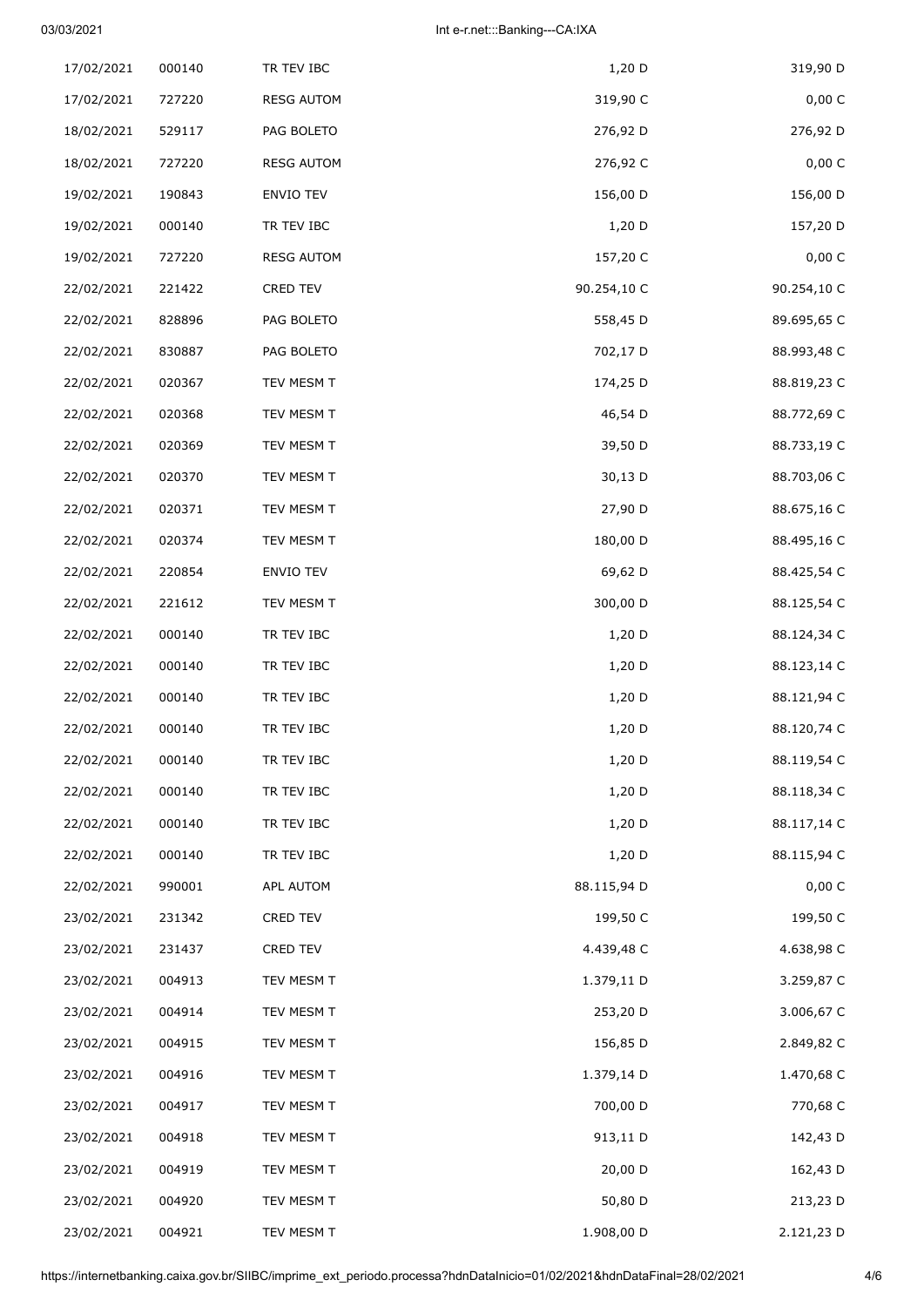| 03/03/2021 |        |                   | Int e-r.net:::Banking---CA:IXA |             |
|------------|--------|-------------------|--------------------------------|-------------|
| 23/02/2021 | 004922 | TEV MESM T        | 26,70 D                        | 2.147,93 D  |
| 23/02/2021 | 231339 | TEV MESM T        | 276,92 D                       | 2.424,85 D  |
| 23/02/2021 | 231339 | TEV MESM T        | 2.800,00 D                     | 5.224,85 D  |
| 23/02/2021 | 231339 | TEV MESM T        | 1.700,00 D                     | 6.924,85 D  |
| 23/02/2021 | 000140 | TR TEV IBC        | $1,20$ D                       | 6.926,05 D  |
| 23/02/2021 | 000140 | TR TEV IBC        | $1,20$ D                       | 6.927,25 D  |
| 23/02/2021 | 000140 | TR TEV IBC        | $1,20$ D                       | 6.928,45 D  |
| 23/02/2021 | 000140 | TR TEV IBC        | 1,20 D                         | 6.929,65 D  |
| 23/02/2021 | 000140 | TR TEV IBC        | $1,20$ D                       | 6.930,85 D  |
| 23/02/2021 | 000140 | TR TEV IBC        | 1,20 D                         | 6.932,05 D  |
| 23/02/2021 | 000140 | TR TEV IBC        | $1,20$ D                       | 6.933,25 D  |
| 23/02/2021 | 000140 | TR TEV IBC        | 1,20 D                         | 6.934,45 D  |
| 23/02/2021 | 000140 | TR TEV IBC        | $1,20$ D                       | 6.935,65 D  |
| 23/02/2021 | 000140 | TR TEV IBC        | 1,20 D                         | 6.936,85 D  |
| 23/02/2021 | 000140 | TR TEV IBC        | $1,20$ D                       | 6.938,05 D  |
| 23/02/2021 | 000140 | TR TEV IBC        | $1,20$ D                       | 6.939,25 D  |
| 23/02/2021 | 000140 | TR TEV IBC        | 1,20 D                         | 6.940,45 D  |
| 23/02/2021 | 727220 | <b>RESG AUTOM</b> | 6.940,45 C                     | 0,00 C      |
| 25/02/2021 | 267277 | PAG BOLETO        | 165,00 D                       | 165,00 D    |
| 25/02/2021 | 268274 | PAG BOLETO        | 890,00 D                       | 1.055,00 D  |
| 25/02/2021 | 000000 | MANUT CTA         | 49,00 D                        | 1.104,00 D  |
| 25/02/2021 | 727220 | <b>RESG AUTOM</b> | 1.104,00 C                     | 0,00 C      |
| 26/02/2021 | 003465 | TEV MESM T        | 943,82 D                       | 943,82 D    |
| 26/02/2021 | 003466 | TEV MESM T        | 1.735,97 D                     | 2.679,79 D  |
| 26/02/2021 | 003467 | TEV MESM T        | 2.284,13 D                     | 4.963,92 D  |
| 26/02/2021 | 003468 | TEV MESM T        | 2.251,78 D                     | 7.215,70 D  |
| 26/02/2021 | 003469 | TEV MESM T        | 1.823,55 D                     | 9.039,25 D  |
| 26/02/2021 | 003470 | TEV MESM T        | 1.435,62 D                     | 10.474,87 D |
| 26/02/2021 | 003471 | TEV MESM T        | 1.745,18 D                     | 12.220,05 D |
| 26/02/2021 | 003472 | TEV MESM T        | 1.693,92 D                     | 13.913,97 D |
| 26/02/2021 | 003473 | TEV MESM T        | 1.889,23 D                     | 15.803,20 D |
| 26/02/2021 | 003474 | TEV MESM T        | 1.496,92 D                     | 17.300,12 D |
| 26/02/2021 | 003475 | TEV MESM T        | 1.280,67 D                     | 18.580,79 D |
| 26/02/2021 | 003476 | TEV MESM T        | 1.233,14 D                     | 19.813,93 D |
| 26/02/2021 | 003477 | TEV MESM T        | 1.277,09 D                     | 21.091,02 D |
| 26/02/2021 | 003478 | TEV MESM T        | 1.804,39 D                     | 22.895,41 D |
| 26/02/2021 | 003479 | TEV MESM T        | 2.301,59 D                     | 25.197,00 D |
| 26/02/2021 | 003480 | TEV MESM T        | 2.695,98 D                     | 27.892,98 D |
| 26/02/2021 | 003481 | TEV MESM T        | 1.403,67 D                     | 29.296,65 D |

https://internetbanking.caixa.gov.br/SIIBC/imprime\_ext\_periodo.processa?hdnDataInicio=01/02/2021&hdnDataFinal=28/02/2021 5/6